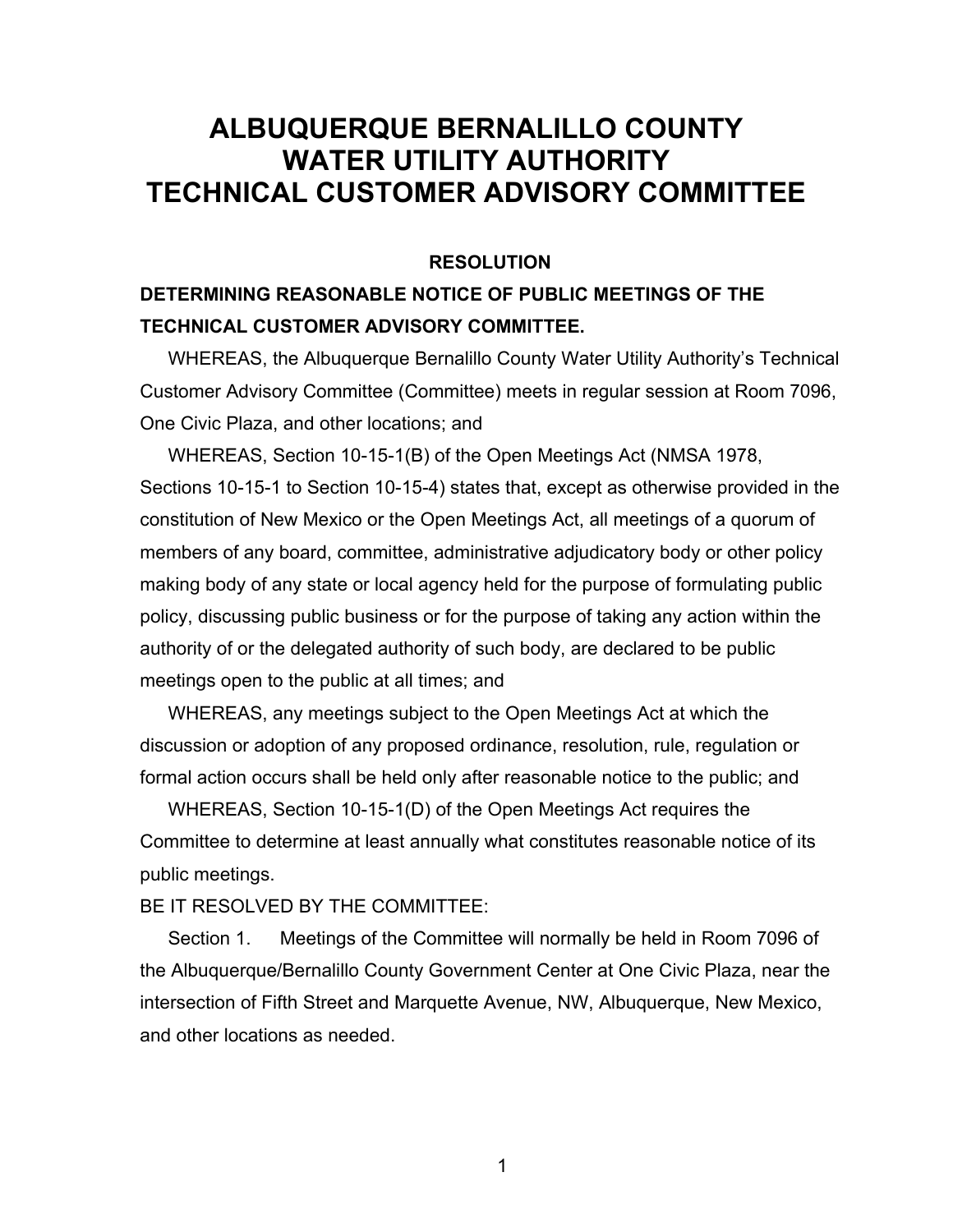Section 2. Regular meetings will normally be held on the first Thursday of each month. The agenda will normally be available seventy-two (72) hours prior to the meeting on the Water Authority website and at the offices of the Water Authority.

 Section 3. Special meetings may be called by the Chair of the Committee upon seventy-two (72) hours notice. Special Meetings shall be subject to the same notice and agenda availability requirements as noted for regular meetings in Section 2.

Section 4. Emergency meetings will be called only under circumstances when an unexpected occurrence or condition, or the state resulting there from, requires immediate consideration or action to protect the health, safety and property of citizens or to protect the public body from substantial financial loss. The Committee will avoid emergency meetings whenever possible. Emergency meetings may be called by the Chair of the Committee upon twenty-four (24) hours notice. The notice for all emergency meetings shall include an agenda for the meeting or information on how the public may obtain a copy of the agenda.

Section 5. For the purpose of regular and special meetings described in Sections 2 and 3 of this resolution, notice requirements are met if notice of the date, time and place are posted at least seventy-two (72) hours prior to the meeting on the Water Authority website and on the lobby bulletin board of the Albuquerque/ Bernalillo County Government Center. The Secretary of the Committee shall also provide copies of the above information to those broadcast stations licensed by the Federal Communications Committee and newspapers of general circulation in Albuquerque, which entities have made a written request for notice of public meetings.

 Section 6. For the purpose of emergency meetings described in Section 4 of this resolution, notice requirements shall be met by posting notice of the date, time, place and agenda on the Water Authority website and in the lobby of the Albuquerque/Bernalillo County Government Center. The Secretary of the Committee shall also provide copies of the above information to those broadcast stations licensed by the Federal Communications Committee and newspapers of general circulation in Albuquerque, which entities have made a written request for notice of public meetings.

2